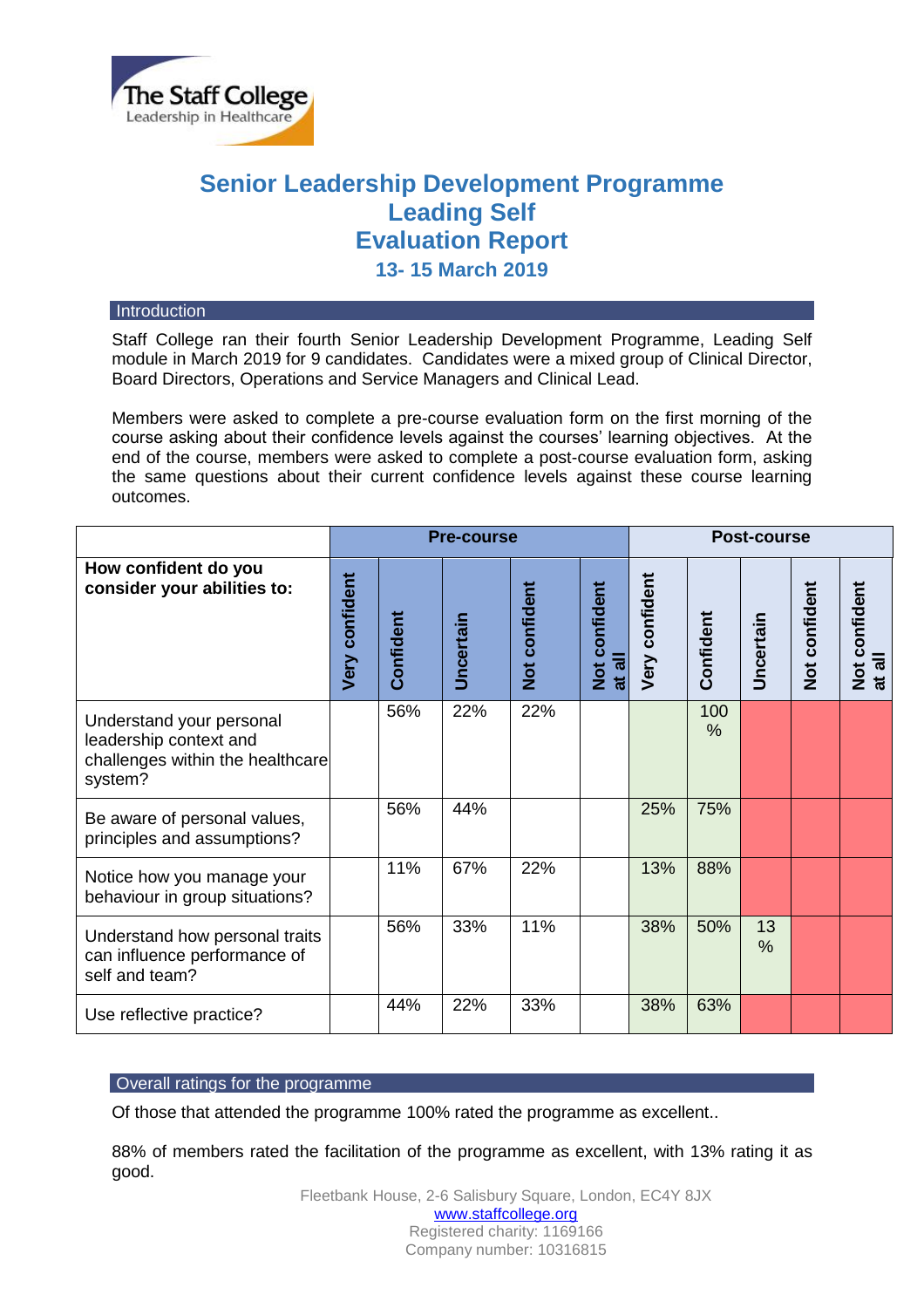

We asked members why they rated it in this way. Some of their responses are below:

- *Directed and meaningful feedback delivered in a thoughtful and mindful way.*
- *Time to practice and learn from experiments.*
- *Enables practice – key to embedding behaviour.*
- *Very good use of time to teach group behaviour.*
- *Given structure and examples on how to do my leadership role.*
- *Challenges my thought process and will allow me to reflect on my behaviours in the future.*
- *It was a fantastic opportunity to share experiences with a similar group of people and also be given advice on techniques to improve leadership.*
- *Excellent, experiences Faculty. Valuable inputs into understanding self.*

## Would members recommend the course to others?

Of those that attended the programme 100% said they would definitely recommend the programme to others.

We asked members why they rated it in this way. Some of their responses are below:

- *The quality and structure of the course allowed me to take a journey of self-reflection. The staff were engaging and informed.*
- *Good way of learning self-awareness. Not too much challenge.*
- *New way of working and thinking/reflecting.*
- *Very good chance to learn about self and develop strategies to improve.*
- *To help other leaders get to a similar level – allow common understanding/language.*
- *Best leadership course I have ever attended. Focus on us as an individual. Not just focus on lectures.*
- *Good quality feedback. Fantastic course. Lots of hands-on exercises. Non-pressured for time, time for feedback.*

# **Personal Evaluation - Goals**

When members applied to attend the course we asked them to consider some personal, organisational and clinical goals that they hoped to achieve through their attendance on the course.

We asked them to consider whether they felt they had achieved these goals through the attendance on the course, or whether they felt they had made progress towards them.

#### Personal Goals

88% of members felt they had achieved their personal goals or made progress towards them during the course. The remaining 13% said that it was too early to tell.

We asked them how the course had helped them to achieve this. Some of their responses follow: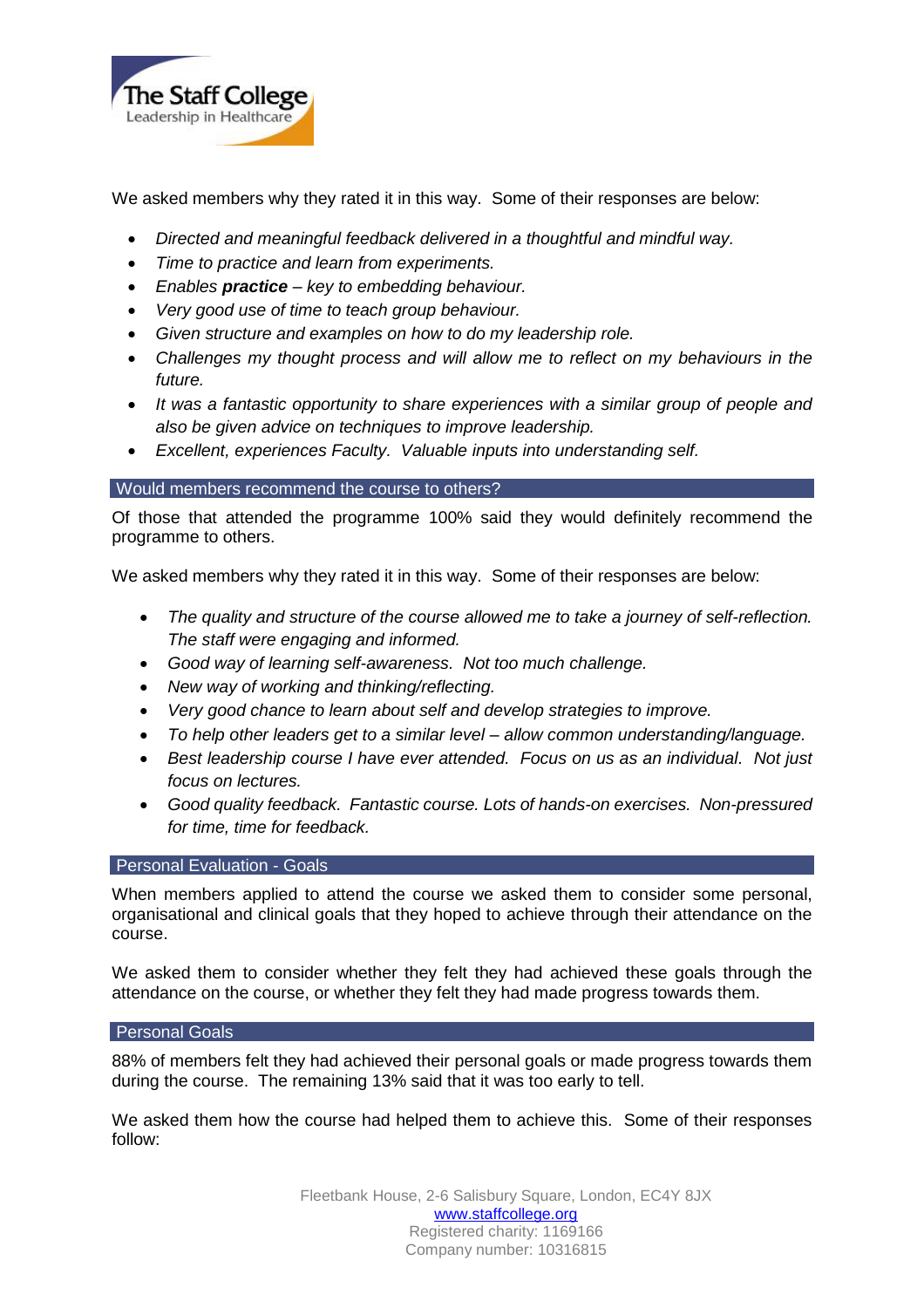

- Aware of need to balance choices with consequences. I think that I have learnt *methods to be more effective during organizational boundary crossing encounters which will feed into developing a more significant clinical group.*
- *Being more aware of my actions and the affect that it has on people that I line manage.*
- *Videoing helped me to see my own style. The course format allowed space and time to experiment, as did the other people on the course.*
- *Yes. Addressed managing stress/resilience. No perfect solution. Not to be worry warrior. Giving feedback.*
- *Able to speak in a group more confidently.*
- *Presently I feel I have been exposed to what good leadership is about, however, the first step is self-awareness – something I will be reflecting on in the days to come and trial out all the techniques/feedback from the course.*

#### Organisational Goals

75% of members felt they had achieved their organisational goals or made progress towards them during the course. 25% didn't provide a response to this question.

We asked them how the course had helped them to achieve this. Some of their responses follow:

- *Being more self-aware. Taught me not to apologise. Reaffirmed my role within the organization and role as a leader.*
- *Will help to improve integrity with my different teams. Helped to increase leadership skills.*

#### Clinical Goals

88% of members felt they had achieved their organisational goals or made progress towards them during the course. The remaining 13% said that it was too early to tell.

We asked them how the course had helped them to achieve this. Some of their responses follow:

- *Structured self-reflection will allow me to better lead and group activities will help innovate currently "stale" models of interacting.*
- *Being able to share my self-awareness skills will help me to deliver and support my teams through their growth change is going to be tough but manageable/*
- *Has given me ways to think about and develop how I lead.*
- *Will allow me to manage process and meetings in a more systematic and efficient manner.*

### Final comments

We asked members if they wanted to share any other comments. A selection of their responses is below:

- *The course was invaluable for my development. Appreciated the 360-degree feedback. Keep going*
- *Really good 360-degree feedback sessions each day. Challenging content and great group dynamic.*

Fleetbank House, 2-6 Salisbury Square, London, EC4Y 8JX

[www.staffcollege.org](http://www.staffcollege.org/) Registered charity: 1169166 Company number: 10316815